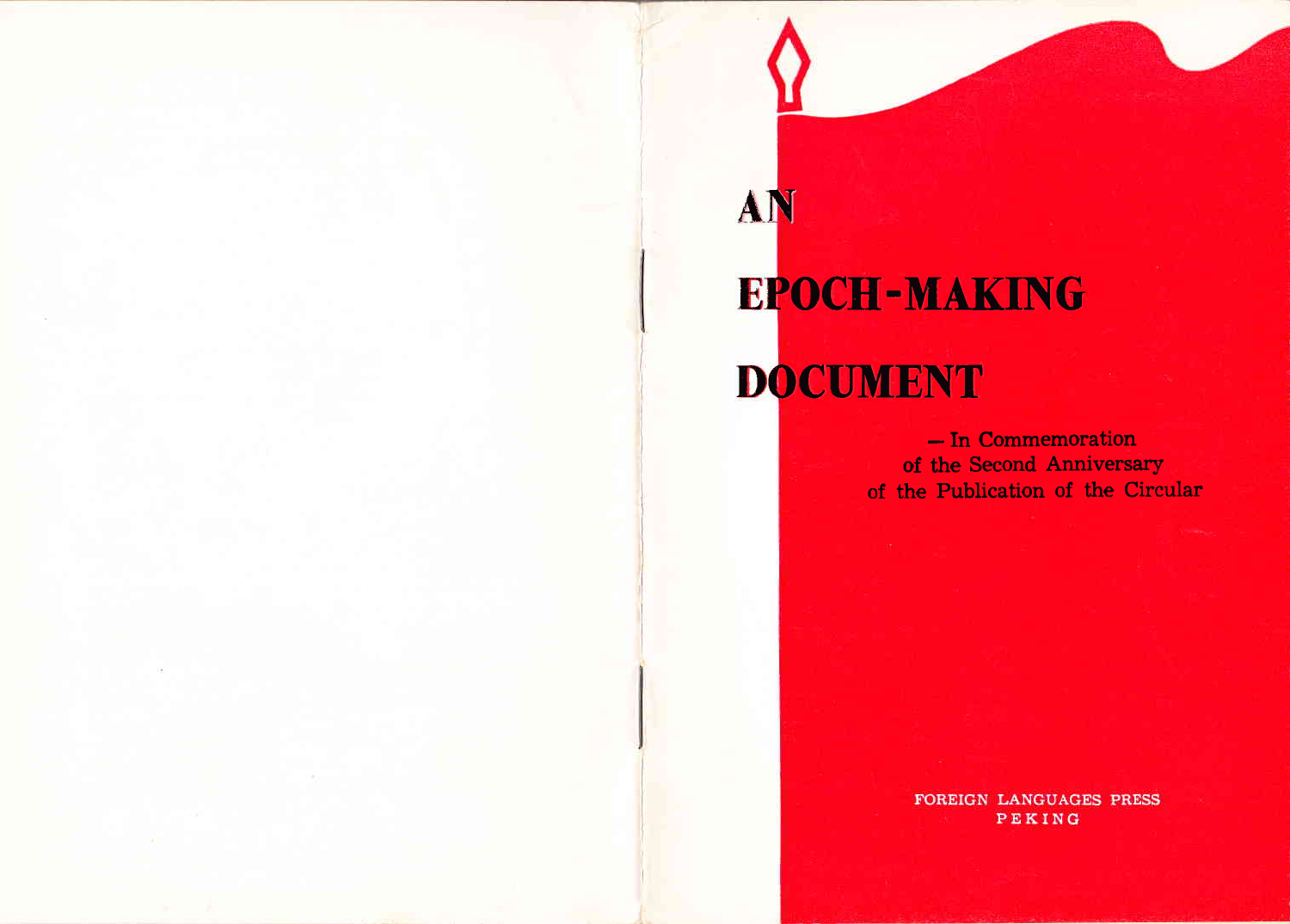# AN EPOCH-MAKING DOCUMENT

 $-$  IN COMMEMORATION OF THE SECOND ANNIVERSARY OF THE PUBLICATION OF THE CIRCULAR

Editorial Departments of Renmin Ribao, Hongqi and Jiefangjun Bao

(May 17, 1968)

FOREIGN LANGUAGES PRESS PEKING 1968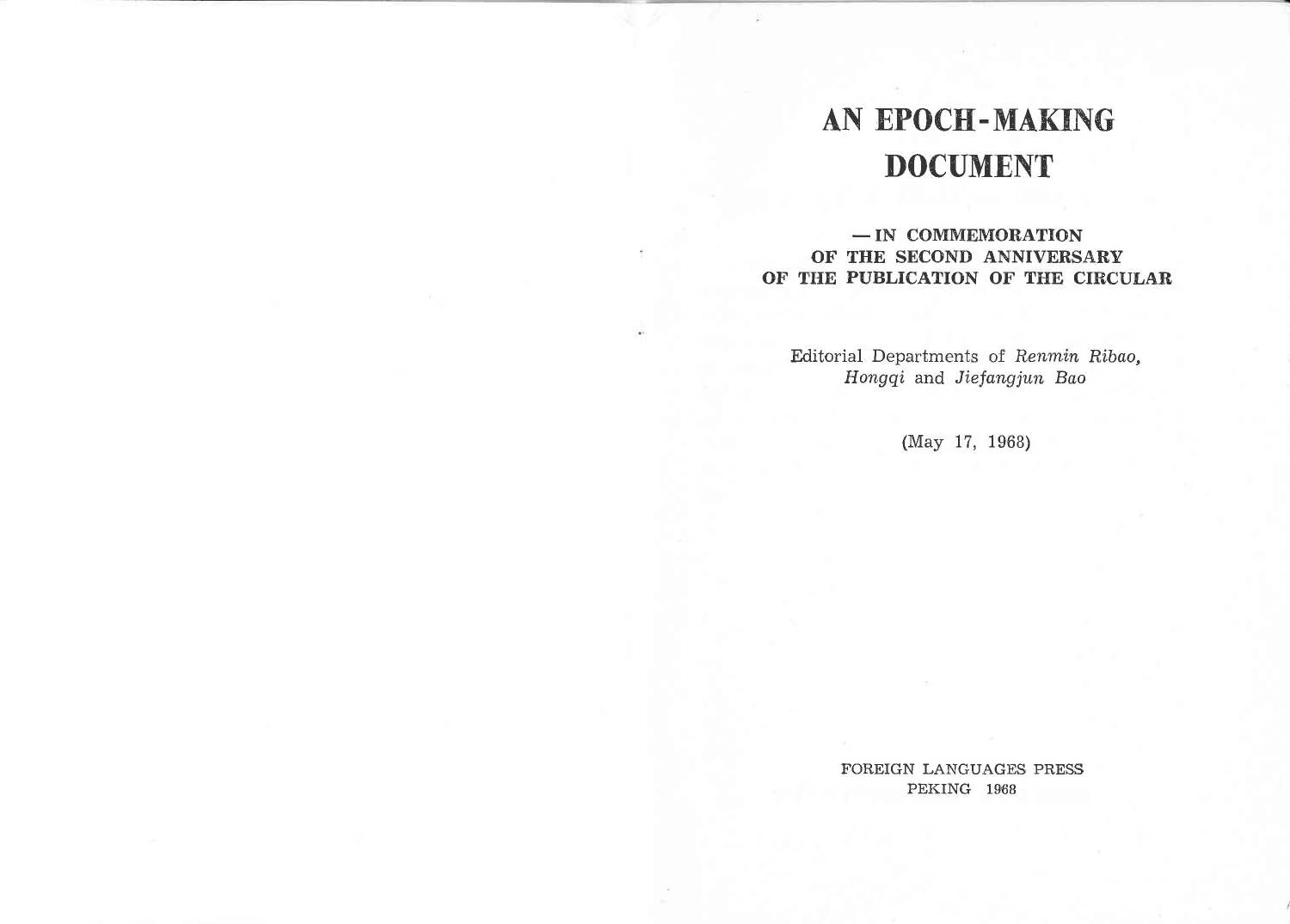### Quotation from Chairman Mao Tse-tung

The great proletarian cultural revolution is in essence a great political revolution under the conditions of socialism made by the proletariat against the bourgeoisie and all other exploiting classes; it is a continuation of the prolonged struggle waged by the Chinese Communist Party and the masses of revolutionary people under its leadership against the Kuomintang reactionaries, a continuation of the class struggle between the proletariat and the bourgeoisie.

Printed in the People's Republic of China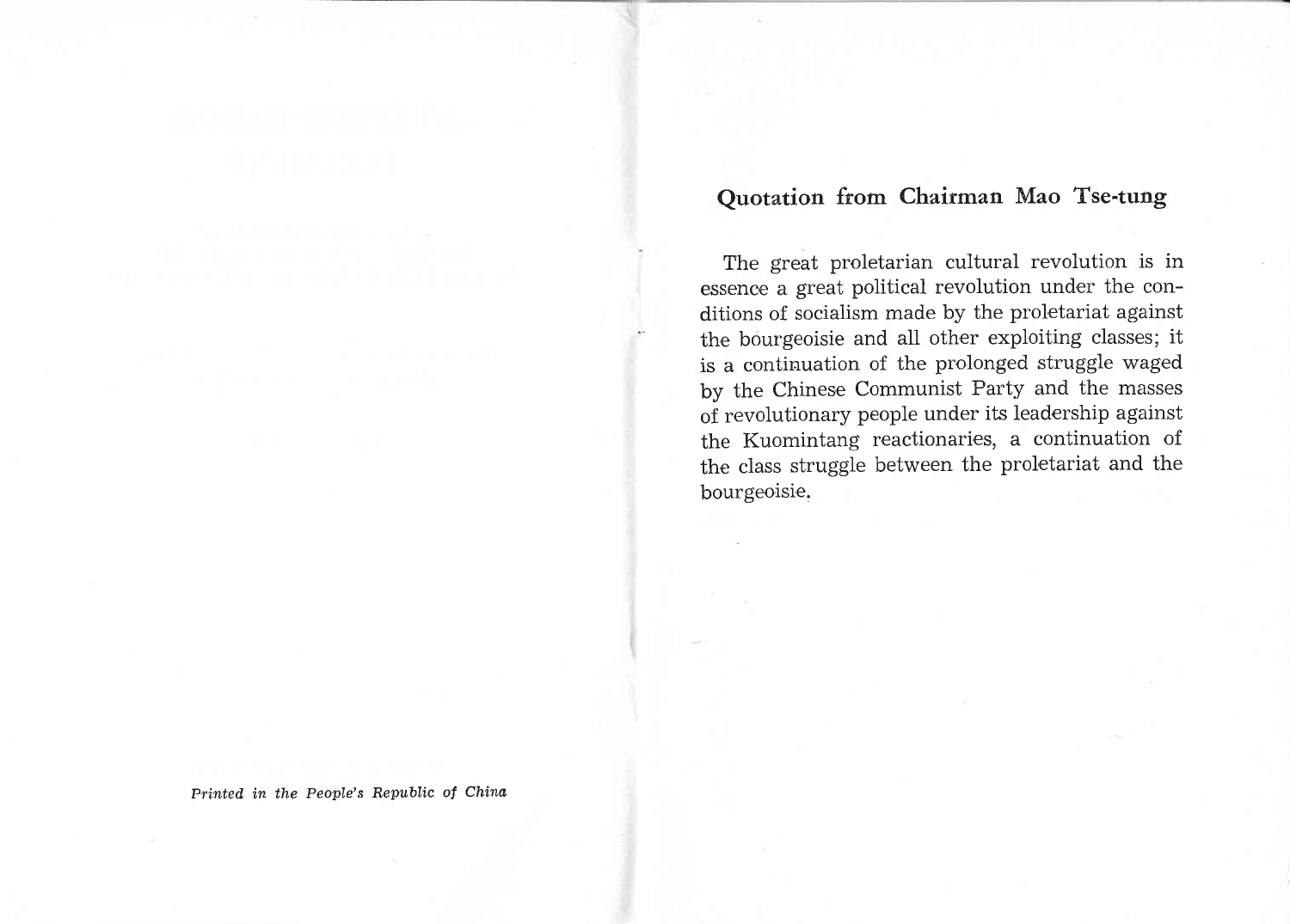## Quotation from Chairman Mao Tse-tung

Without extensive people's democracy, the dictatorship of the proletariat cannot be consolidated and political power will be unstable. Without democracy, without arousing the masses and without supervision by the masses, it is impossible effectively to exercise dictatorship over the reactionaries and bad elements or effectively to reform them; they will continue to make trouble, and there is still the possibility of a restoration. We should be vigilant on this question, and comrades should think about it carefully.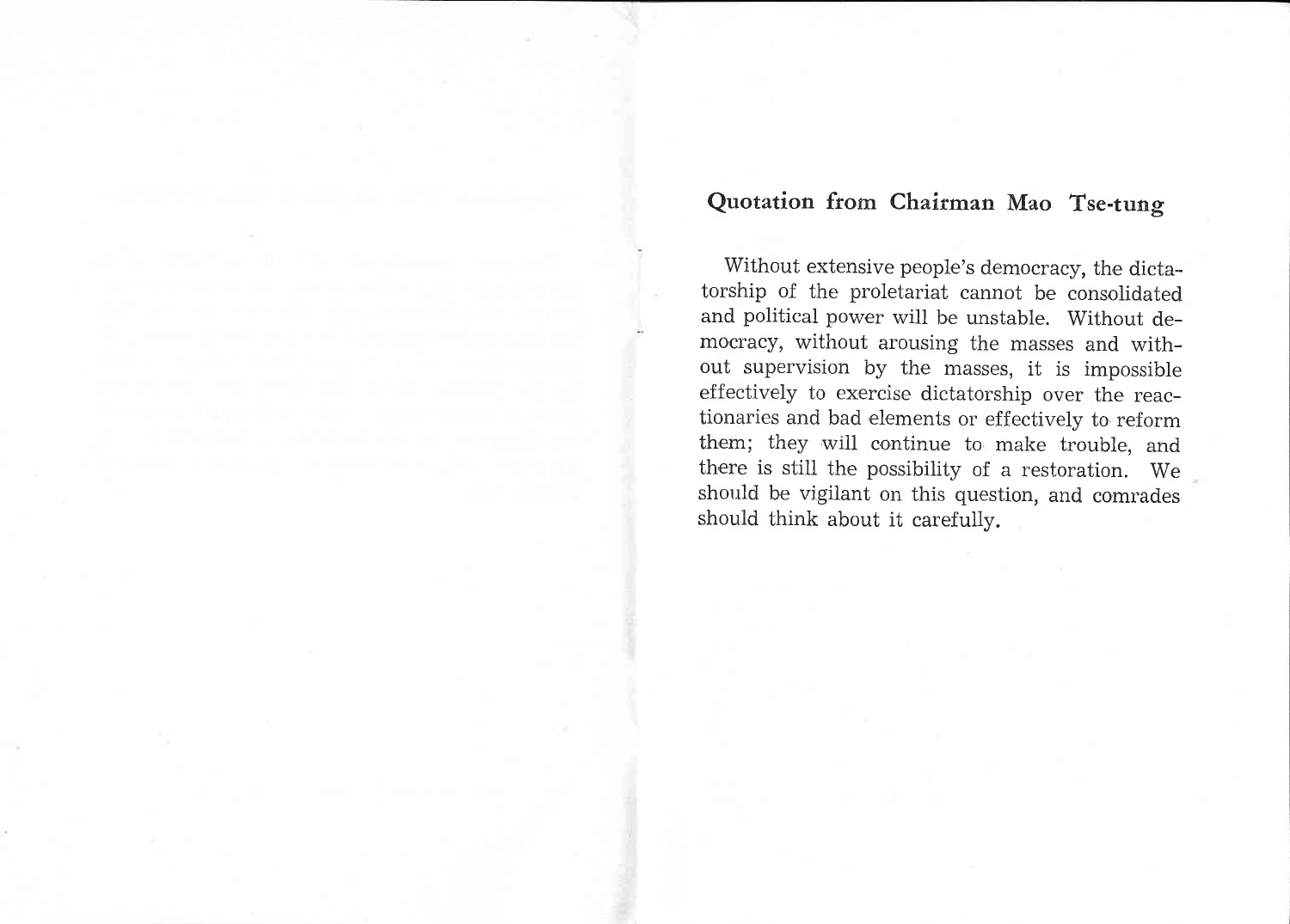#### PUBLISHER'S NOTE

The Circular of the Central Committee of the Chinese Communist Party (May  $16$ ,  $1966$ )<sup>1</sup> drawn up under the personal guidance of Chairman Mao is an epoch-making document for charting the great proletarian cultural revolution. The theory, line, principles and policies for continuing the revolution under the dictatorship of the proletariat advanced by Chairman Mao in the Circular constitute a creative development of Marxism-Leninism.

"An Epoch-Making Document" by the editorial departments of Renmin Ribao, Hongqi and Jiefangjun Bao in commemoration of the second anniversary of the publication of the Circular is an important article which has profoundly end comprehensively summed up the great victories of China's great proletarian cultural revolution during the last two years in the political, ideological and organizational fields. Politically, this revolution has smashed the bourgeois headquarters hidden in our Party and headed by China's Khrushchov, and crushed the criminal schemes of the handful of capitalist roaders in the Party, counter-revolutionary revisionists, renegades, enemy agents and counter-revolutionary doubledealers to subvert the dictatorship of the proletariat and restore capitalism in our country.

Ideologically, revolutionary mass criticism and repudiation has been waged against a handful of class enemies and has enhanced the widespread dissemination of Mao Tse-tung's

<sup>1</sup> See Circular of the Central Committee of the Chinese Communist Party (May 16, 1966) . A Great Historic Document, published by the Foreign Languages Press, Peking, in  $1967 - Tr$ .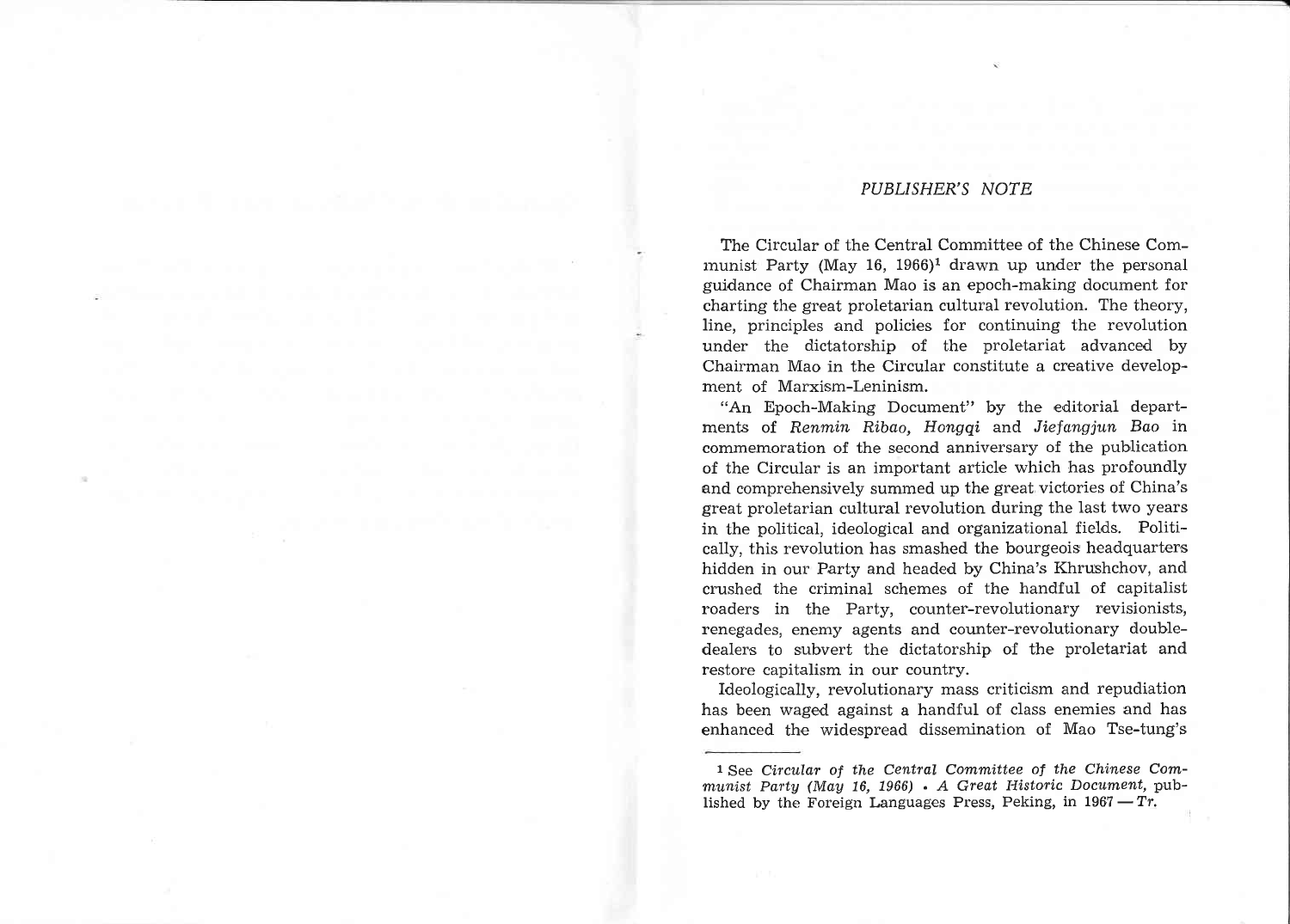thought and helped the proletariat attain a still more dominant position in the ideological field. Organizationally, there has emerged an entirely new organ of power based on the revolutionary "three-in-one" combination — the revolutionary committee which closely unites the basic forces (representatives of the revolutionary masses), the staunch pillar (representatives of the Feople's Liberation Army) and the backbone of Ieadership (representatives of the revolutionary cadres) of the dictatorship of the proletariat and this ary caures) of the dictatorship of the profetariat—and this<br>organ of power has strengthened the dictatorship of the proletariat. The article calls on the proletarian revolutionaries and the broad revolutionary masses to rally more firmly around the banner of Mao Tse-tung's thought, resolutely fol-Iow Chairman Mao's proletarian revolutionary line and fight unremittingly for the all-round victory in the great proletarian cultural revolution, the first of its kind in the history of mankindl

WO years ago, the May 16, 1gG6 Circular of the Central Committee of the Chinese Communist party brilliant, historic Marxist-Leninist document — was d british it. Institute that the Lemmarc document — was<br>drawn up under the personal guidance of the great leader Chairman Mao.

This Circular is an epoch-making dooument for charting the great proletarian cultural revolution; it is a militant call to the proletariat and the broad masses of revolutionary people, under the conditions of socialism, to march against the bourgeoisie and all other exploiting classes.

Two years is a short time. But what great revolutionary changes have taken place in these two years! The theory, line, principles and policies for continuing the revolution under the dictatorship of the proletariat advanced by Chairman Mao in the Circular have smashed the resistance put up in one form after another by the bourgeois reactionary line, armed the proletarian revolutionaries and hundreds of millions of revolutionary people in our country, and displayed the mighty power of Marxism-Leninism, thus winning the decisive victory for the unprecedented, great proletarian cultural revolution during the past two years.

#### I

Chairman Mao points out in the Circular: The whole Party must

. . . hold high the great banner of the proletarian cultural revolution, thoroughly expose the reactionary

 $\mathbf 1$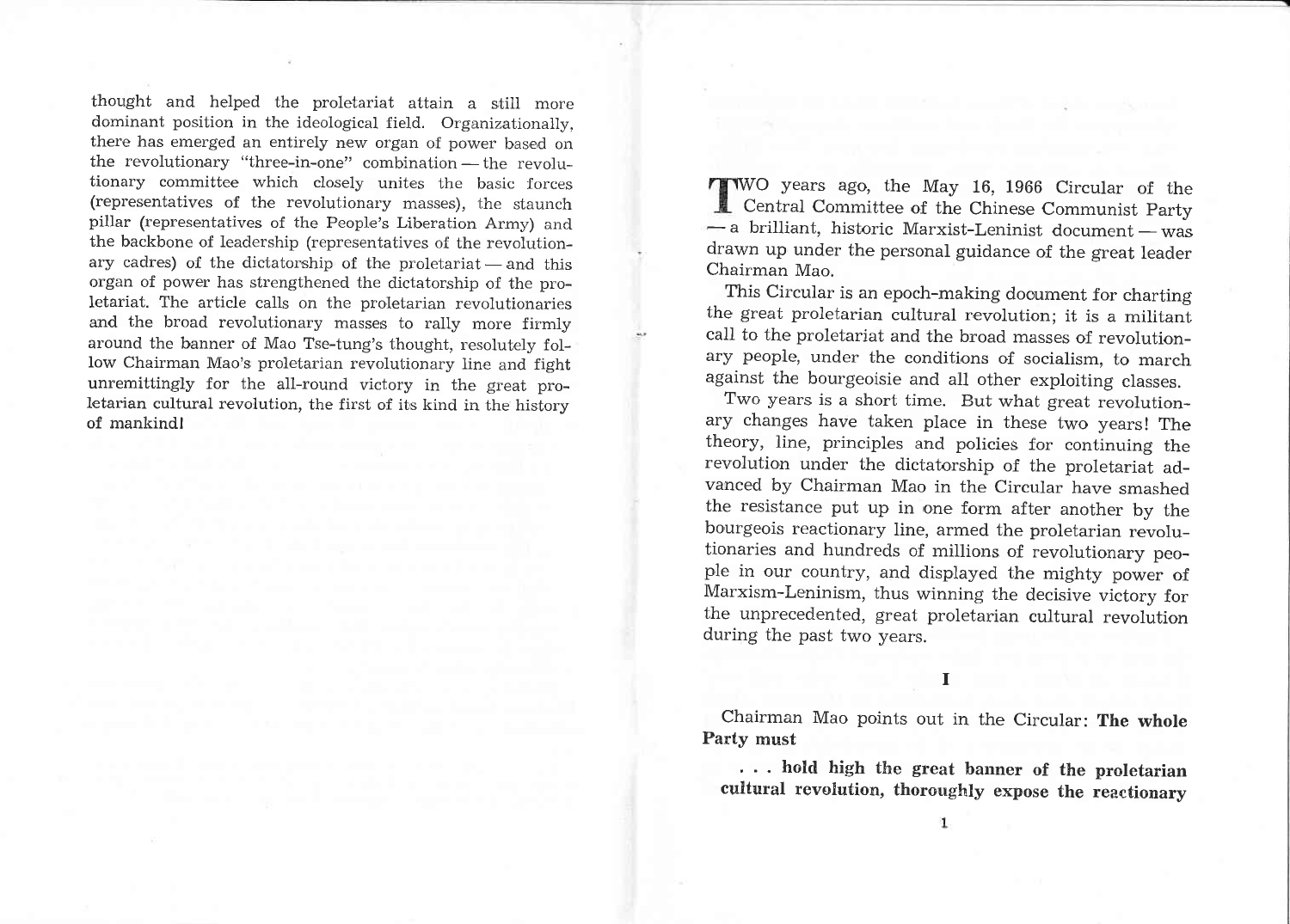bourgeois stand of those so-called academic authorities who oppose the Party and socialism, thoroughly criticize and repudiate reactionary bourgeois ideas in the sphere of academic work, education, journalism, literature and art and puhlishing, and seize the leadership in these cultural spheres. To achieve this, it is at the same time necessary to criticize and repudiate those representatives of the bourgeoisie who have sneaked into the Party, the government, the army and all spheres of culture, and to clear them out or transfer some of them to other positions. . . .

Those representatives of the bourgeoisie who have sneaked into the Party, the government, the army and various spheres of culture are a bunch of counterrevolutionary revisionists. Once conditions are ripe, they will seize political power and turn the dictatorship of the proletariat into a dictatorship of the bourgeoisie. Some of them we have already seen through, others we have not. Some are still trusted by us and are being trained as our successors, persons like Khrushchov, for example, who are still nestling beside us. Party committees at all levels must pay full attention to this matter.

Practice in the great proletarian cultural revolution in the past two years has fully confirmed Chairman Mao's brilliant foresight. The people have understood ever more deeply that these instructions of Chairman Mao's constitute a creative development of the Marxist-Leninist theory of the dictatorship of the proletariat, a development which will play a far-reaching historical role in consolidating the dictatorship of the proletariat and

continuing the socialist revolution in our country, and in the international communist movement.

The revolutionary mass movement undertaken on an unprecedentedly large scale during the past two years, like the surging waves of the sea, has smashed the bourgeois headquarters hidden in our Party and headed by China's Khrushchov, has brought into the open the counter-revolutionary revisionists who oppose the Communist Party, the people and Mao Tse-tung's thought, as well as the renegades, enemy agents and counter-revolutionary double-dealers, and has crushed their criminal schemes to subvert the dictatorship of the proletariat and restore capitalism in our country.

The abundant, irrefutable evidence already brought to Iight has established that China's Khrushchov and the others who form the handful of top party persons in authority taking the capitalist road are a counter-revolutionary sinister gang that represents the interests of the Kuomintang reactionaries, of imperialism, the bourgeoisie, the landlords, rich peasants, counter-revolutionaries, bad elements and Rightists. A considerable proportion of this gang are the dregs and bad eggs left by the Kuomintang reactionaries. China's Khrushchov, this capitalist roader number one in the Party, is a despicable renegade who on many occasions fell on his knees before the imperialists and the Kuomintang reactionaries. Another top capitalist roader in the Party, and Tao Chu, peng Teh-huai, Peng Chen, Tan Chen-lin, Lo Jui-ching, Lu Ting-yi, Yang Shang-kun, An Tzu-wen and others are all renegades, enemy agents or counter-revolutionary revisionists of all stripes who hid themselves in our party.

These scoundrels wormed their way into our Party and usurped many important positions. They were the

 $\overline{2}$ 

3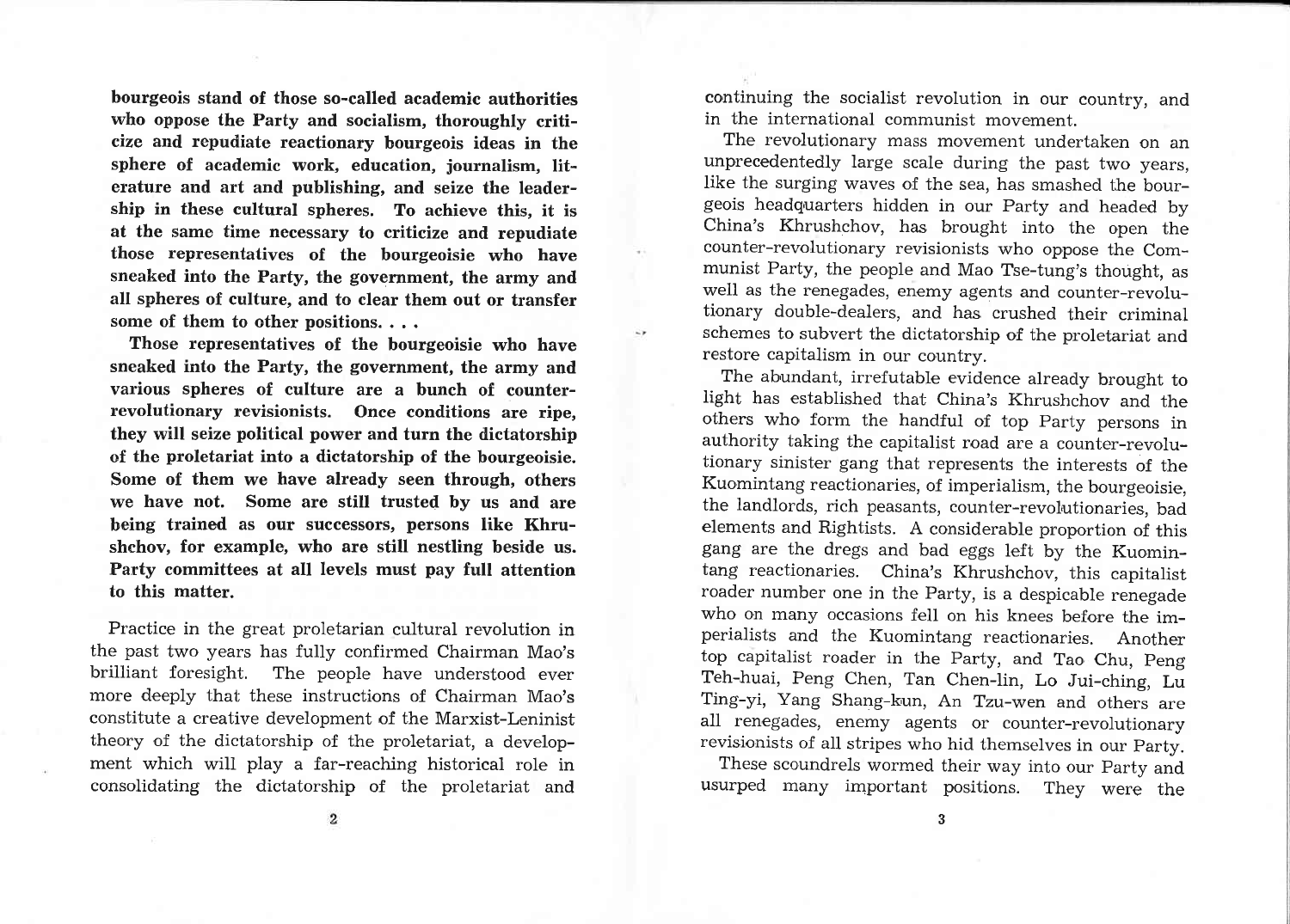Khrushchovs who nestled beside us, time-bombs placed in our Party and the most dangerous enemies of the pro-Ietariat under socialist conditions. Once conditions were ripe, they would seize political power, turn the dictatorship of the proletariat into a dictatorship of the bourgeoisie, and turn the socialist system into a capitalist system, into a semi-feudal, semi-colonial system. In that case, the historical tragedy of the restoration of capitalism in the Soviet Union and other countries controlled by revisionist renegade cliques would be repeated in China and our country would be pulled back to the dark period of Kuomintang reactionary rule.

**l** 

)

Our struggle against these counter-revolutionaries is a sharp, complex, life-and-death struggle, a great revolution in which one class overthrows another. As Chairman Mao profoundly pointed out in one of his latest instructions:

The great proletarian cultural revolution is in essence a great political revolution under the conditions of socialism rnade hy the proletariat against the bourgeoisie and all other exploiting classes; it is a continuation of the prolonged struggle waged by the Chinese Communist Party and the masses of revolutionary people under its leadership against the Kuomintang reactionaries, a continuation of the class struggle between the proletariat and the bourgeoisie.

Victory in this struggle has greatly consolidated the dictatorship of the proletariat.

Our Party in the past reiied on the masses of revolutionary people in waging a people's war and succeeded in defeating powerful domestic and foreign enemies and overthrowing the reactionary Kuomintang rule. Now, under new historical conditions, our Party again relies on

the masses of revolutionary people to advance and carry out this great political revolution which has no precedent in history, a revolution launched by the proletariat against the bourgeoisie and all other exploiting classes. precisely because several hundred million revolutionary people and young Red Guard fighters have been mobilized under the guidance of Chairman Mao's proletarian revolutionary Iine, it has been possible to uncover and bring to light the bourgeois representatives and the dregs and bad eggs left by the Kuomintang reactionaries — persons who are ert by the Huonimitally reactionaries — persons who are<br>most sly, insidious and vicious, and who have hidden themselves for so long and wormed themselves in so deep.

The great victory won by the proletarian revolutionaries, by the hundreds of millions of revolutionary people and young Red Guard fighters in China in waging the soul-stirring struggle against these class enernies in this great revolution, will shine for ever with unfading and militant brilliance in the history of the proletariat's revolutionary struggle.

II

In breadth and depth never attained before the mass movement of the great proletarian cultural revolution has undertaken revolutionary mass criticism and repudiation of the handful of class enemies.

Inspired by the Circular, the proletarian revolutionaries and the revolutionary masses have held high the great banner of revolutionary criticism and repudiation in line with Mao Tse-tung's thought, incisively exposed and repudiated the towering crimes against the party, socialism and Mao Tse-tung's thought committed by the handful of top capitalist roaders in the Party and their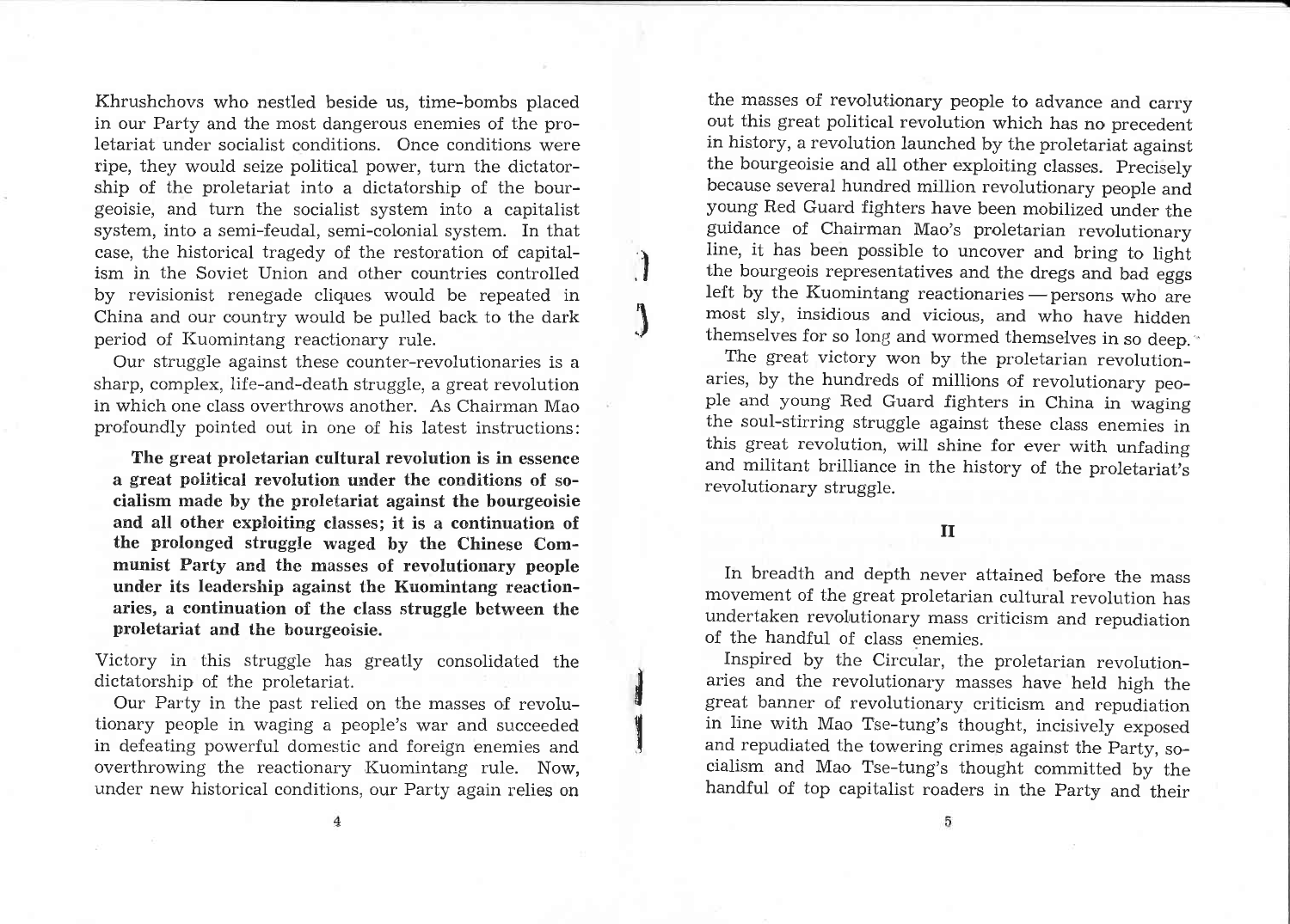agents in various regions and departments, vigorously criticized and repudiated the counter-revolutionary revisionist line and the old ideas, culture, customs and habits of the bourgeoisie and of aII other exploiting classes.

The revolutionary mass criticism and repudiation has enhanced the widespread dissemination of Mao Tse-tung's thought. The enthusiasm of the masses in the creative study and application of Mao Tse-tung's thought has never been so high as today. The outlook of the people has undergone a tremendous change. Successors to the revolutionary cause of the proletariat are emerging in great numbers in the course of the struggle.

The revolutionary mass criticism and repudiation has helped the proletariat attain a still more dominant position ideologically. It has helped the proletarian revolutionaries overthrow the handful of capitalist roaders in the Party not only organizationally, but also in <sup>a</sup> thoroughgoing way politically, ideologically and theoretically, thus consolidating the dominant position the proletariat has won in the political and economic spheres.

In the political and ideological spheres, either the East wind prevails over the West wind, or the West wind prevails over the East wind; either the proletariat prevails over the bourgeoisie, or the bourgeoisie prevails over the proletariat. There is no middle course.

not reformed themselves. The aim of the proletariat is precisely to prevail over the bourgeoisie; "equality" In the great proletarian cultural revolution, the aim of the proletarian revolutionaries is precisely to fight and repudiate resolutely the bourgeois reactionaries, poisonous weeds and those landlords, rich peasants, counterrevolutionaries, bad elements and Rightists who have with the latter is out of the question. As Chairman Mao points out in the Circular:

Can equality be permitted on such basic questions as the struggle of the proletariat against the bourgeoisie, the dictatorship of the proletariat over the bourgeoisie, the dictatorship of the proletariat in the superstructure, including all the various spheres of culture, and the continued efforts of the proletariat to weed out those representatives of the bourgeoisie who have sneaked into the Communist Party and who wave "red flags" to oppose the red flag?

The great victories in China's great proletarian cultural revolution movement over the past two years are the mighty results won by Mao Tse-tung's thought in the revolutionary mass criticism and repudiation of the old ideology of the bourgeoisie and all other exploiting classes.

Chairman Mao often says that there is no construction without destruction. Destruction means criticism and repudiation, it means revolution. It involves reasoning things out, which is construction. Put destruction first, and in the process you have construction.

Representatives of different classes and different ideologies will continue to perform on the stage in this unprecedented, great proletarian cultural revolution, in this extremely intense class struggle. The representatives of the moribund classes will continue to put on different disguises and resort to double-faced tactics to hoodwink people. We must continue to carry out the instruction "put destruction first, and in the process you have construction", and continue to repudiate the hand-

6

 $\overline{7}$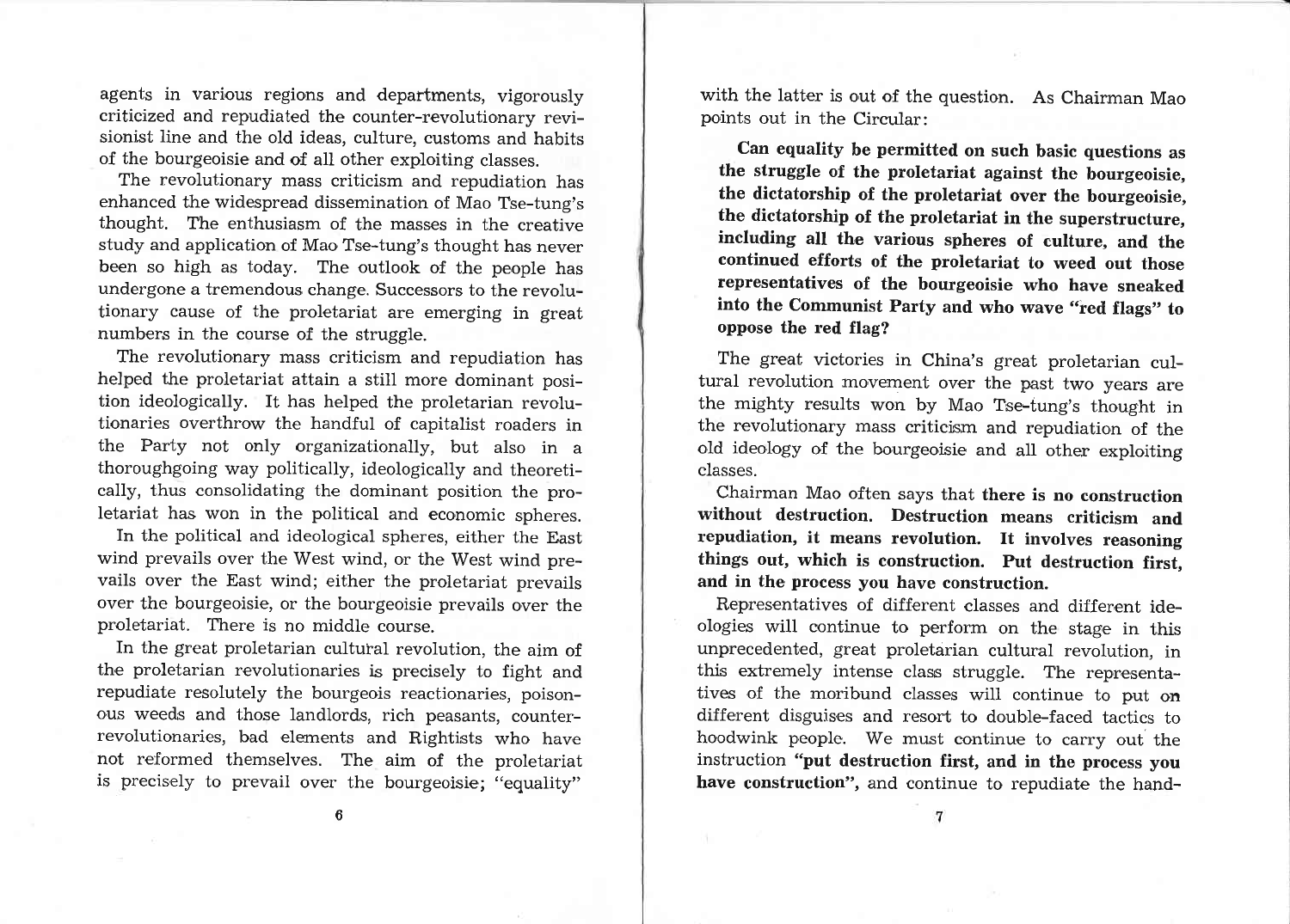ful of top capitalist roaders in the Party and the reactionary world outlook of the bourgeoisie.

All comrades in the ranks of the proletarian revolutionaries must hold aloft the great red banner of Mao Tse-tung's thought, firrnly act according to Mao Tsetung's thought and adhere to the high degree of principle inherent in the proletariat. They must repudiate the counter-revolutionary revisionist line represented by China's Khrushchov, and repudiate Right opportunism and the reactionary thinking that is "Left" in form but Right in essence. They must repudiate all reactionary trends opposed to Marxism-Leninism, Mao Tse-tung's thought, repudiate anarchism, the mountain-stronghold mentality, sectarianism and all manifestations of the ideology of the bourgeoisie and all other exploiting classes. They must carry revolutionary mass repudiation through to the end and clear the way ideologically for all-round victory in the great proletarian cultural revolution. This will ensure that the great red banner of Mao Tse-tung's thought will fIy high on all fronts.

#### III

During the great proletarian cultural revolution movement, on the basis of the revolutionary great alliance formed by the proletarian revolutionaries and the broad masses of revolutionary people, there has come into existence the entirely new revolutionary committee which is based on the revolutionary "three-in-one" combination. As Chairman Mao points out: "The 'three-in-one' revolutionary committee is the creation of the working class and the masses in the current great cultural revolution."

One of Chairman Mao's latest instructions says:

There are three elements in the basie experience of the revolutionary committee: It embraces representatives of the revolutionary cadres, representatives of the arrned forces and representatives of the revolutionary masses, constituting a revolutionary "three-in-one" combination. The revolutionary committee should exercise unified leadership, eliminate duplication in the administrative structure, follow the policy of "better troops and simpler administration" and organize a revolutionized leading group which links itself with the masses.

Guided by Mao Tse-tung's thought, such a revolutionary committee which has the participation of representatives of the revolutionary masses who have brought about the revolutionary great alliance, and representatives of the People's Liberation Army and revolutionary leading cadres, is the rich fruit of the struggle launched from below to seize power from the handful of capitalist roaders in the Party, the struggle by the proletarian revolutionaries and the broad revolutionary masses, who have grasped Chairman Mao's theory on continuing the revolution under the dictatorship of the proletariat. It has greatly enriched and developed the Marxist-Leninist theory of the state.

With outstanding elements of the proletariat, who have emerged in the mass movement, taking a direct part in state administration, such an organ of power represents the basic interests of the labouring masses of workers and peasants and maintains close and extensive ties with the masses. This will be of great help to our leading bodies at aII levels in revolutionizing themselves and becoming organs of power which are revolutionary, enjoy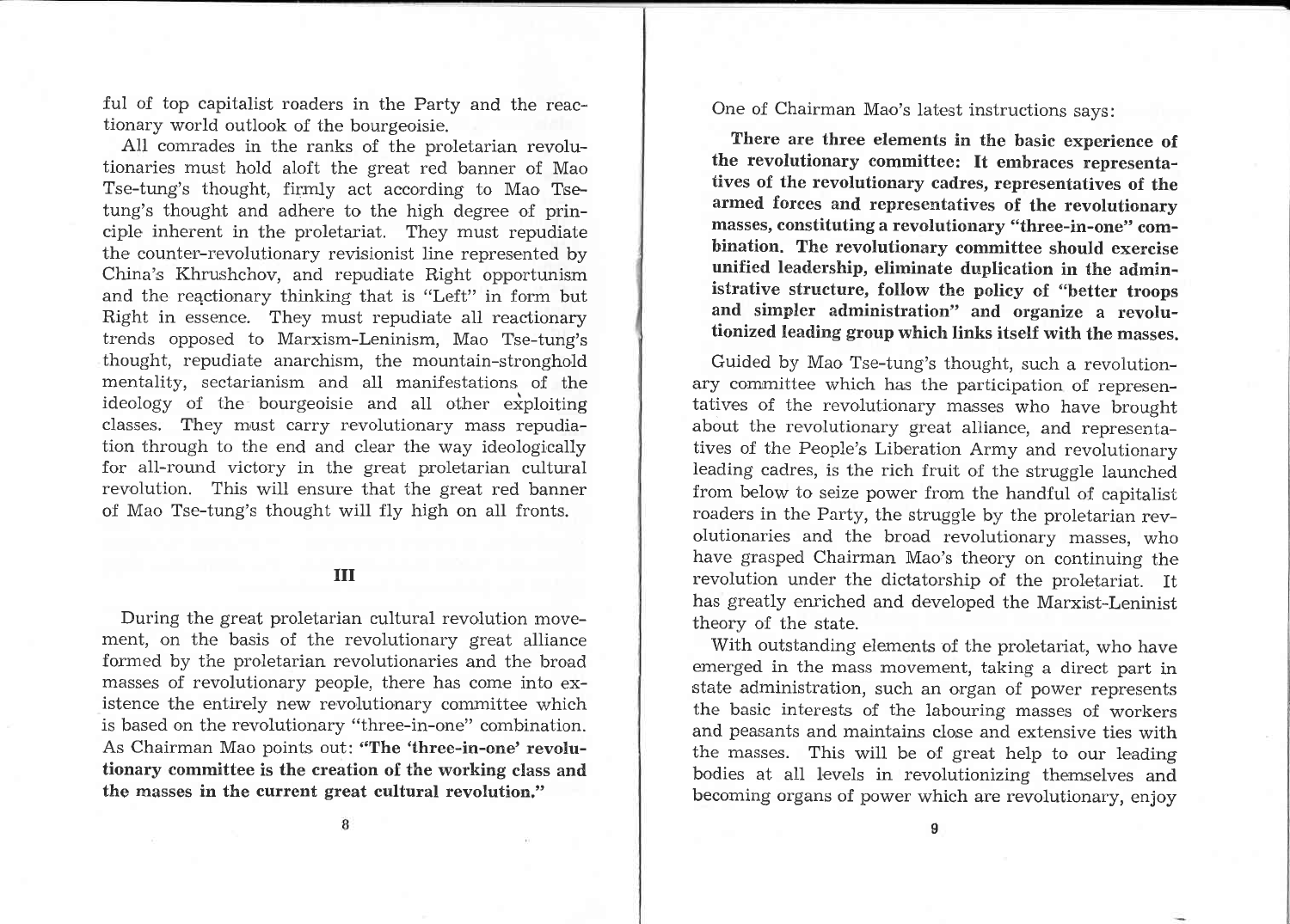proletarian authority, maintain close ties with the masses and are full of vitality. Such a revolutionary committee which closely unites the basic forces (representatives of the revolutionary masses), the staunch pillar (representatives of the People's Liberation Army) and the backbone of leadership (representatives of the revolutionary cadres) of the dictatorship of the proletariat, has further strengthened the unity between the army and the people, between the army and the government and between the cadres and the masses, and strengthened the dictatorship of the proletariat so that our state organs of the dictatorship of the proletariat will meet still better the needs of the socialist economic base and the need to consolidate the dictatorship of the proletariat and prevent the restoration of capitalism.

Chairman Mao long ago taught us:

Without extensive people's democracy, the dictatorship of the proletariat cannot be consolidated and political power will be unstable, Without democracy, without arousing the masses and without supervision by the masses, it is impossible effectively to exercise dictatorship over the reactionaries and bad elements or effectively to reform them; they will continue to make trouble, and there is still the possibility of a restoration. We should be vigilant on this question, and comrades should think about it carefully.

## (From the speech at the  $7,000$ -strong meeting in  $1962$ )

The great proletarian cultural revolution has aroused the masses to the fullest extent. The broad revolutionary masses are paying attention to the major issue of consolidating proletarian political power and are taking

an active part in exercising dictatorship over the class enemy. This is dictatorship by the overwhelming majority over a tiny minority, a dictatorship by the proletariat and the masses of the people over the bourgeoisie and aII reactionaries, and a dictatorship by the masses of the people under the leadership of the political party of the proletariat. With the gradual winning of al1 round victory in the great cultural revolution and the establishment, improvement and growth of revolutionary committees at all levels, the dictatorship of the proletariat, in which the masses of the people are aroused to participate, will display ever greater revolutionary power.

#### IV

The great historic contributions of the mass movement of the great proletarian cultural revolution are magnificent and indelible.

The victory of the mass movement of the great proletarian cultural revolution is irresistible.

With inveterate class hatred the handful of class enemies, facing their last days but unreconciled to their doom, are frantically opposing the revolutionary mass movement and trying in vain to negate the tremendous victories of the great proletarian cultural revolution. But the law of history is inexorable and operates independent of their will. No matter what criminal conspiracies and sabotage they may undertake, and no matter how much they may stir up the evil Right deviationist trend of trying to reverse correct decisions, they will end up crushed by the revolutionary mass movement.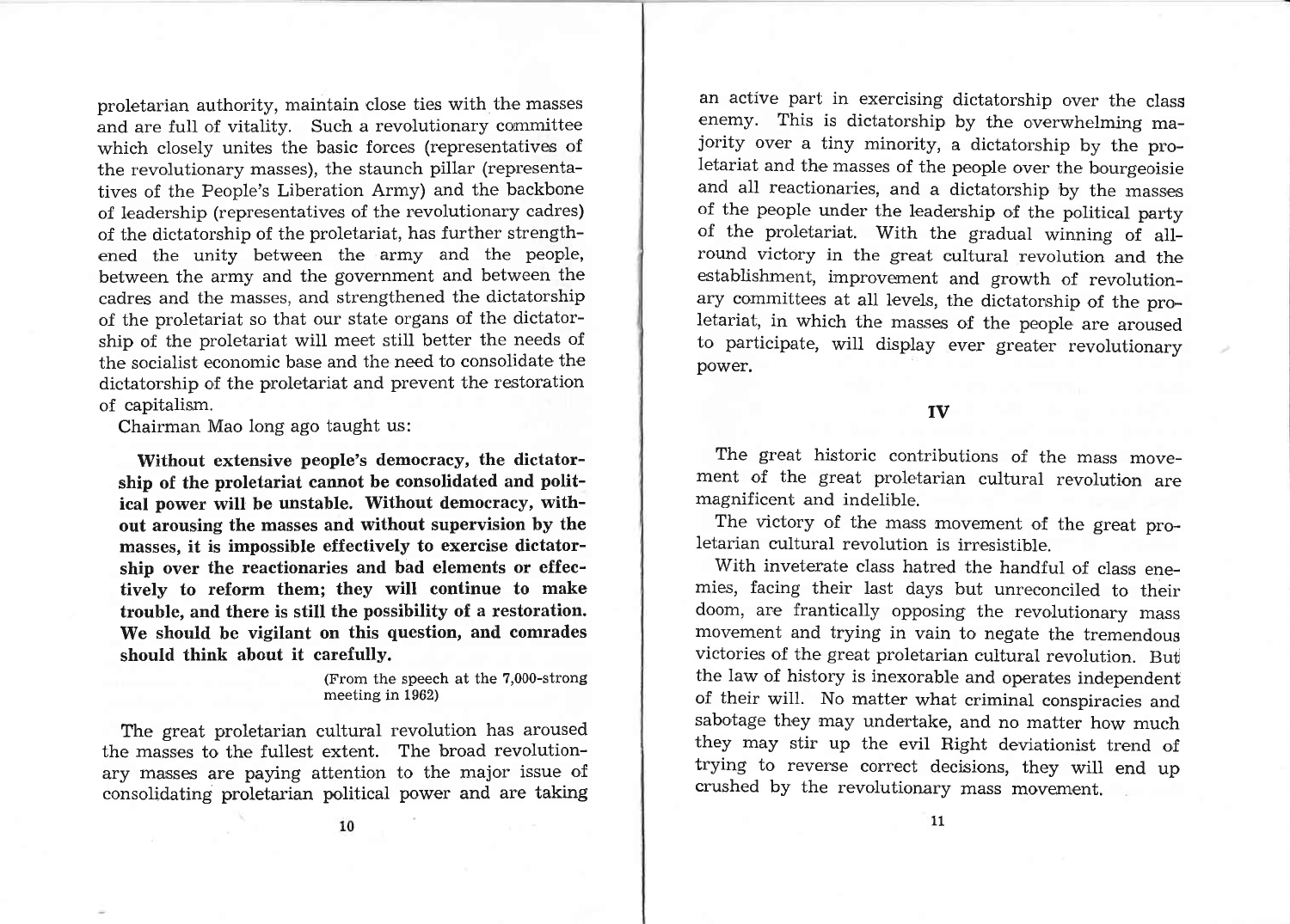The influence of the tremendous victories in our great proletarian cultural revolution over the past two years has spread throughout the world, inspiring the militant will of the revolutionary people of all countries. We can see that the great proletarian cultural revolution has played a certain role in pushing forward the revolutionary mass movement in countries ruled by the imperialists and their lackeys and in countries ruled by the revisionist renegade cliques. The great proletarian cultural revolution which is guided by Mao Tse-tung's thought has inspired the heroism of the revolutionary people the world over in daring to struggle and to win. It has won enthusiastic support from Marxist-Leninists and the revolutionary masses throughout the world.

China's great proletarian cultural revolution has aroused extreme fear, hatred and panic among the imperialists, the modern revisionists and the reactionaries of all countries. These bourgeois overlords always pin their hopes on the "prernature end" of China's great proletarian cultural revolution, on the "collapse" of China's proletarian political power. Like witches, they mutter vicious curses about "the gloomy prospects of the cultural revolution". But the fond dreams of these overlords have been crushed under the strides of the victorious advance of China's proletarian revolutionaries and the broad revolutionary masses.

The sweeping torrent of China's great proletarian cultural revolution is breaking through all obstacles and surging forward with powerful momentum.

We are at the key moment of winning all-round victory in the great proletarian cultural revolution. We still face arduous struggles.

In this new situation, we should act according to Chairman Mao's teachings by guarding against arrogance other. We should constantly sum up our experience, pay profound attention at all times to investigation and study. be alert to new trends, new characteristics and new problems in the class struggle, and hold firmly to the general orientation of the struggie.

We should resolutely safeguard the leadership of the proletarian headquarters headed by Chairman Mao and with Vice-Chairman Lin Piao as the deputy leader, expose and smash all conspiracies and schemes by the class enemy to undermine the proletarian headquarters. We should further purify and consolidate our class ranks, unite and win over our allies, and continue to launch offensives against the class enemy. We should strictly differentiate contradictions between the enemy and our-<br>selves from contradictions among the people. With regard to errors within the revolutionary ranks, we should persist in Chairman Mao's traditional policy of "learning from past mistakes to avoid future ones, curing the sickness to save the patient".

We should proceed from the cardinal issue of the strug-<br>gle between the two lines and deepen the revolutionary mass criticism and repudiation. We should repudiate the reactionary bourgeois ideas both from the Right and from the ultra "Left", resolutely oppose Right opportunism, Right capitulationism and Right splittism, and completely smash the evil Right deviationist trend of trying to reverse correct decisions.

We should carry forward the enthusiastic mass movement for the creative study and application of Mao Tse\_ tung's thought on a still wider scale, continue to exert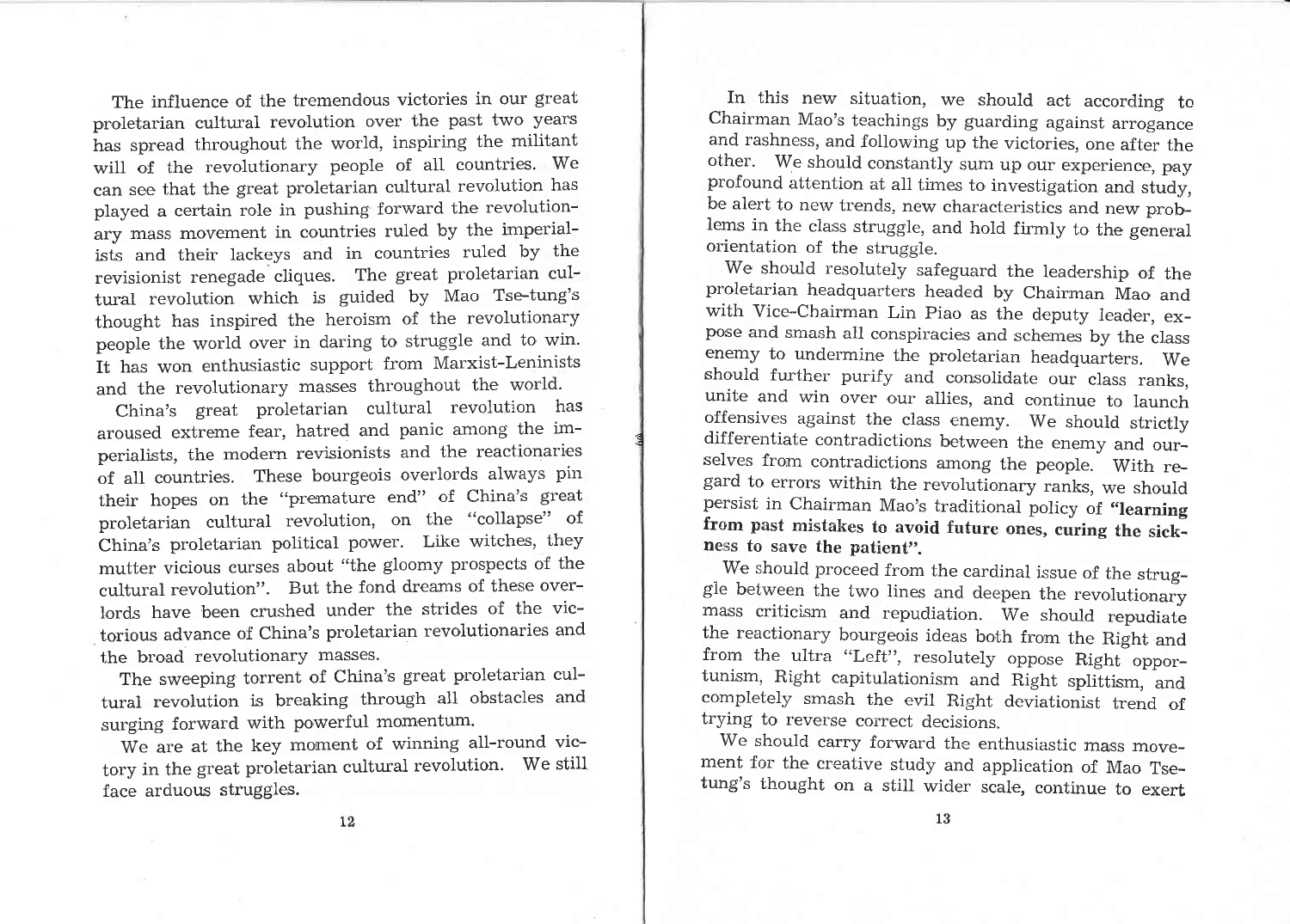great efforts to run Mao Tse-tung's thought study classes effectively, energetically strive to consolidate and develop the revolutionary great alliance on the basis of departments, trades and school classes and the revolutionary "three-in-one" combination, unite the great ma-<br>jority of the cadres and the masses, make a success of struggle-criticism-transformation<sup>1</sup> in each and every unit, grasp revolution, promote production and other work and preparedness against war and do still better in all fields.

The great Chinese People's Liberation Army has made tremendous contributions in the great proletarian cultural revolution. We should continue to develop the movement to support the army and cherish the people and strengthen the unity between the arrny and the people.

We should cherish and support the new-born revolutionary committees so that they are steadily consolidated and improved and become fighting headquarters which hold aloft the great red banner of Mao Tse-tung's thought and put proletarian politics to the fore. The revolutionary committees should lead the masses in their tens of millions to win new victories and carry the great proletarian cultural revolution through to the end.

Let us rally firmly around the banner of Mao Tsetung's thought, resolutely follow Chairrnan Mao's proletarian revolutionary line and fight unremittingly to fulfil in an all-round way the momentous historic task of the great proletarian cultural revolution which is the first of its kind in the history of mankind! New victories call to us, Iet us march forward courageously!

<sup>&</sup>lt;sup>1</sup>"Struggle-criticism-transformation" means: to struggle against and overthrow those persons in authority who are taking the capitalist road, to criticize and repudiate the reactionary bourgeois academic "authorities" and the ideology of the bourgeoisie and all other exploiting classes and to transform education, literature and art and all other parts of the superstructure which do not correspond with the socialist economic base.